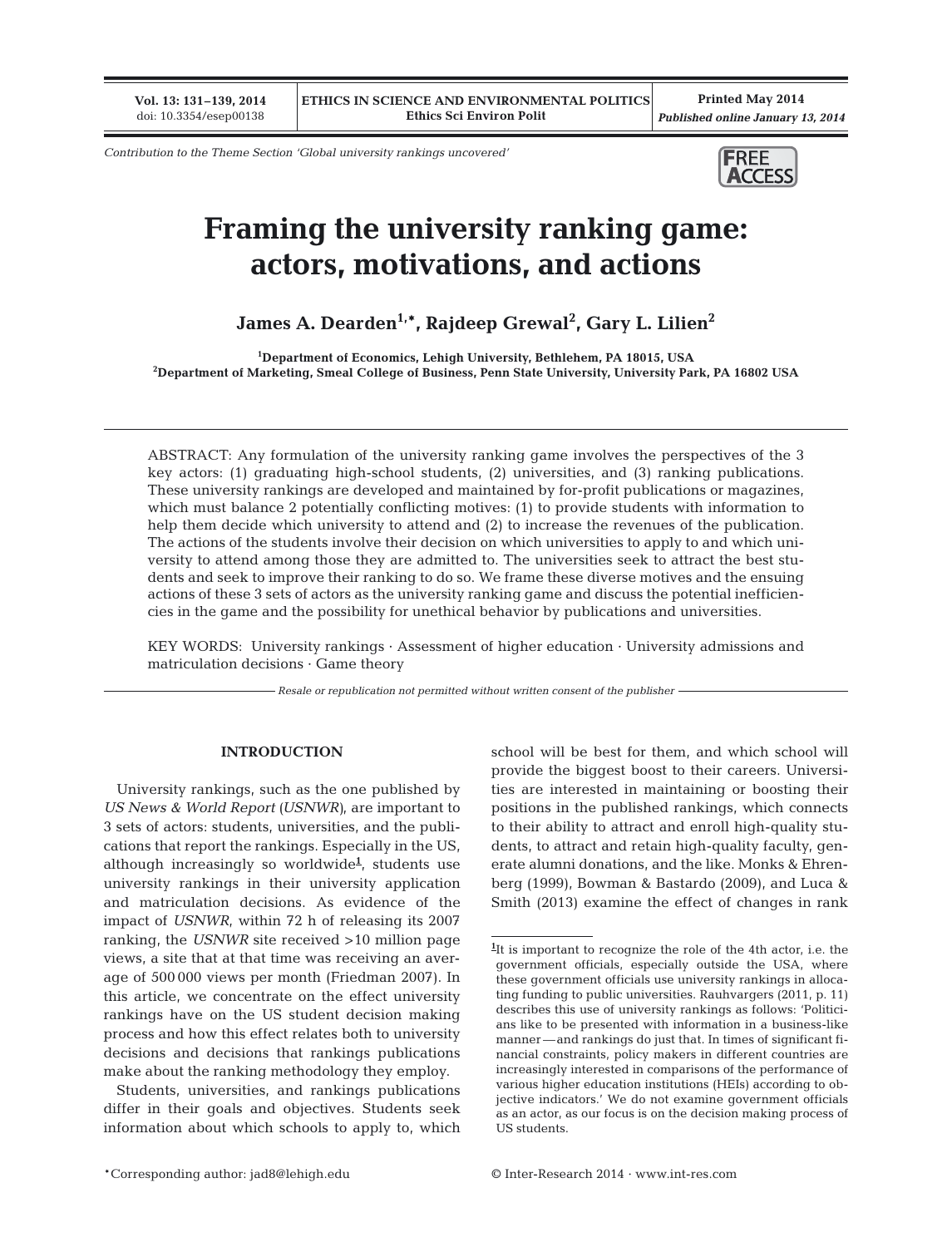on admissions statistics (e.g. matriculation rates and the quality of admitted and entering students) at topranked *USNWR* colleges and universities. Monks & Ehrenberg (1999) find that an increase (downgrade) in a university's rank (e.g. from 4th to 5th) in *USNWR* results in an increase in the university's admissions rate, a decrease in matriculation rates, and a decrease in the quality of the entering class (as measured by entrance examination scores). Bowman & Bastardo (2009) find that the effect on admissions statistics of an improvement in rank is highly significant when a university moves into the top 25 (i.e. the front page of the *USNWR* ranking).

Students read the rankings not only to gain information about university attributes (e.g. statistics about the student quality and university expenditures on academic programs), but also to learn the ranks themselves. Controlling for college and university attributes salient to student matriculation decisions, Luca & Smith (2013) find that improvements in ranks cause increases in student applications. Examining applicant-level data of a highly-selective US college, Griffith & Rask (2007) also find a positive effect of an improvement in the college's rank on admissions statistics.

While magazines and websites that conduct and publish rankings may wish to influence student decisions, most such publications are for-profit enterprises seeking to maximize profit through newsstand sales or, in some cases, advertising revenue.

There are conflicts in these motivations, at least for universities and publications, that can help explain their (sometimes questionable) practices. As universities value rankings and a ranking competition is zero sum (i.e. gain in rank for one university implies loss in rank for others) since a university can only improve its rank by displacing another, universities have incentives to act strategically to enhance those rankings. Some questionable behaviors that are aligned with that objective include (1) rejecting top candidates, who can harm a university's rank if they are admitted and choose not to come, reducing the university's yield rate and (2) encouraging low quality candidates to apply, only to reject them, thereby raising the university's exclusivity rate—the percent of applicants that receive acceptances (Golden 2001).

Publications like *USNWR* also have incentives to act strategically. Unless there is volatility in university rankings, there is little news value in reporting them, reducing the need for prospective students to acquire the most recent issue with the most recent rankings. Many publications change their methodology regularly (the variables or attributes they use in their model and the weights they give to the model inputs), claiming they are refining and improving their rankings. The main purpose, however, may be to increase the volatility of the rankings, leading to increased visibility and interest.

Here, we view the university ranking game (particularly as played in the USA) as the interplay between rankings publications, universities, and students. We provide a framework to investigate the operation of the resulting marketplace by viewing the motivations and action spaces (set of actions that a decision maker can potentially take) of these actors and how those motivations and actions interact. We hope this perspective will result in a better understanding of the behaviors of these 3 sets of actors. We also hope to demonstrate the need for research on (1) ways that the system might reduce the negative impact on the quality of education from strategic moves by publications to generate profit and (2) ways to remove incentives for questionable practices by universities seeking to improve rankings, as well as (3) to improve the value to students of the information provided by the rankings.

# **UNIVERSITY RANKINGS: THE GAME AND THE PLAYERS**

University rankings first appeared in the 1870s with the objective of informing higher education scholars and professionals and government officials (Stuart 1995). Rankings gained mass appeal in the USA in 1983, almost a century after they were first introduced, when *USNWR*, using a survey of university presidents, published its first rankings of undergraduate academic quality, uncovering the potential interest that potential applicants had in those rankings (Stuart 1995). In 1987 *USNWR* adopted its current multidimensional methodology, aggregating more objective attributes along with assessments by academic leaders of their peer institutions. The 2013 *USNWR* ranking includes university scores in attribute categories including assessment by administrators at peer institutions, retention of students, faculty resources, student selectivity, financial resources, alumni giving, and graduation performance. When *USNWR* introduced its university rankings issue in 1983, the publication ranked the top 25 national universities and top 25 national colleges. In 1998, *USNWR* expanded its rankings of the national universities to the top 50 universities. In the 2004 ranking, *USNWR* expanded its rankings by creating rankings for 3 categories of US colleges and universities: national doctoral universities, regional master's universities, and national colleges.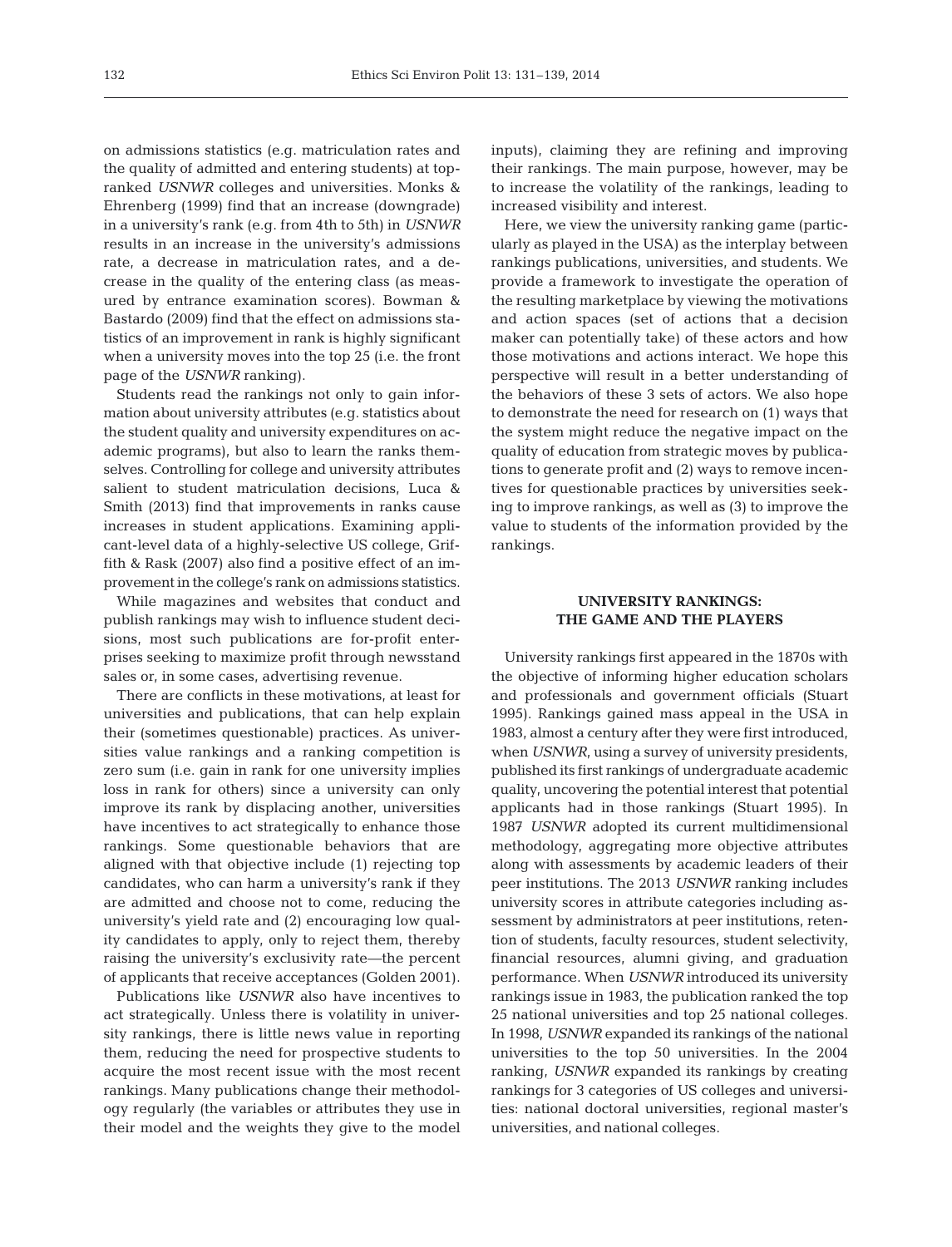The 2013 version expanded further to rank the world's top 400 universities, both overall and by subject, and also to rank the universities of Asia and Latin America separately. In addition to its rankings of undergraduate programs, *USNWR* also ranks graduate schools in 11 areas of study including, for example, business, medicine, and education, and US high schools.

The success of *USNWR* spawned other rankings of undergraduate programs. *BusinessWeek*'s ranking of undergraduate business programs, introduced in 2006, is noteworthy in that it uses a methodology similar to that of *USNWR*, namely a publisher-determined multi-attribute ranking. As with *USNWR*, universities self-report data about various attributes to *Business-Week*. Unlike *USNWR*, *BusinessWeek* collects its own data about some attributes, surveying college recruiters, for example, for the recruiter satisfaction attribute used in its survey. Internationally, rankings such as the Times Higher Education World Ranking, first published in 2004, have also been increasing in popularity among students (Rauhvargers 2013).

University administrators in the US, while sometimes criticizing the existence of published rankings, recognize that these rankings are publicly visible performance scorecards. For example, Hobart and William Smith College fired a senior vice president in 2000 after she failed to submit fresh data to *USNWR*, resulting in a major drop in the College's rank (Graham & Thompson, Broken Ranks, Washington Monthly, September 2001, www.washingtonmonthly .com/features/2001/0109.graham.thompson.html). And Richard Beeman, Dean of the College of Arts and Sciences at the University of Pennsylvania, in a letter to the New York Times (September 17, 2002) commented '…I breathed a sigh of relief when my university continued to appear in the [USNews] top 10.' Hence, given the importance of university rankings to students in their college decision-making process, most universities choose to participate in these rankings by offering data about attributes that are of interest to those students, their (potential) customers.

The success and influence of *USNWR* and the actions taken by universities to manipulate rankings sparked an interest in the academia to construct a new ranking methodology to eliminate some of this strategic manipulation. While the *USNWR* use of university acceptance rates of applications and, in the past, the yield of accepted applicants to measure student preferences encourages university manipulation of admissions decisions to improve these statistics, the Avery et al. (2013) one-dimensional university ranking mechanism, based on the actual matriculation decisions made by students, does not encourage such manipulation.

Each popular US undergraduate university ranking —*BusinessWeek* and *USNWR* in particular and even the one-time ranking in Avery et al. (2013) — includes a subset of 4 classes of university attributes: the preferences or utilities of entering students; the inputs to the university (i.e. the quality of the entering freshman class); the quality of the student experience (as measured, for example, by retention and alumni giving); and the graduate school and employment placement of university graduates. To the best of our knowledge, no US university ranking includes all 4 attribute classes. Avery et al. (2013) base their ranking on student revealed preferences (i.e. their matriculation decisions). *USNWR* bases its ranking on the attributes of the entering class and on measures of the student experience. The *BusinessWeek* ranking of undergraduate business programs includes information about student quality (e.g. average SAT scores), student experience (e.g. student perceptions of the quality of teaching), and output information (e.g. recruiter ratings and starting salaries).

Multi-attribute rankings such as those of *Business-Week* and *USNWR* use the following type of ranking methodology. They determine the level the university merits on each attribute and then map those levels into an overall score using a publication-determined aggregation function (which might be a weighted sum of the attribute levels or a more complicated function). They then rank-order the universities based on the universities' overall scores. Most of the included attributes are themselves multidimensional and can be measured in a number of ways. For example, in scoring the quality of a university's entering class, a publication might use the 25th and 75th percentiles of the class's SAT scores, the rank index (i.e. a measure of high school performance) of the class, or any of a number of other measures. Note that different publications use different attributes and different measures of those attributes in their rankings.

While we examine the *USNWR* methodology in this paper, it is important to note that internationally, rankings publications, beginning in the late 1990s, altered the *USNWR* methodology by introducing 'personalized college ranking' systems in which the publications score attributes, but readers choose the weights associated with each of the attributes to determine the self-determined rankings. These personalized college ranking systems include Canada's Maclean's and Globe and Mail, The Netherland's Studychoice.nl, Forbes' Do It Yourself ranking in the US, and HEEACT's College Navigator in Taiwan.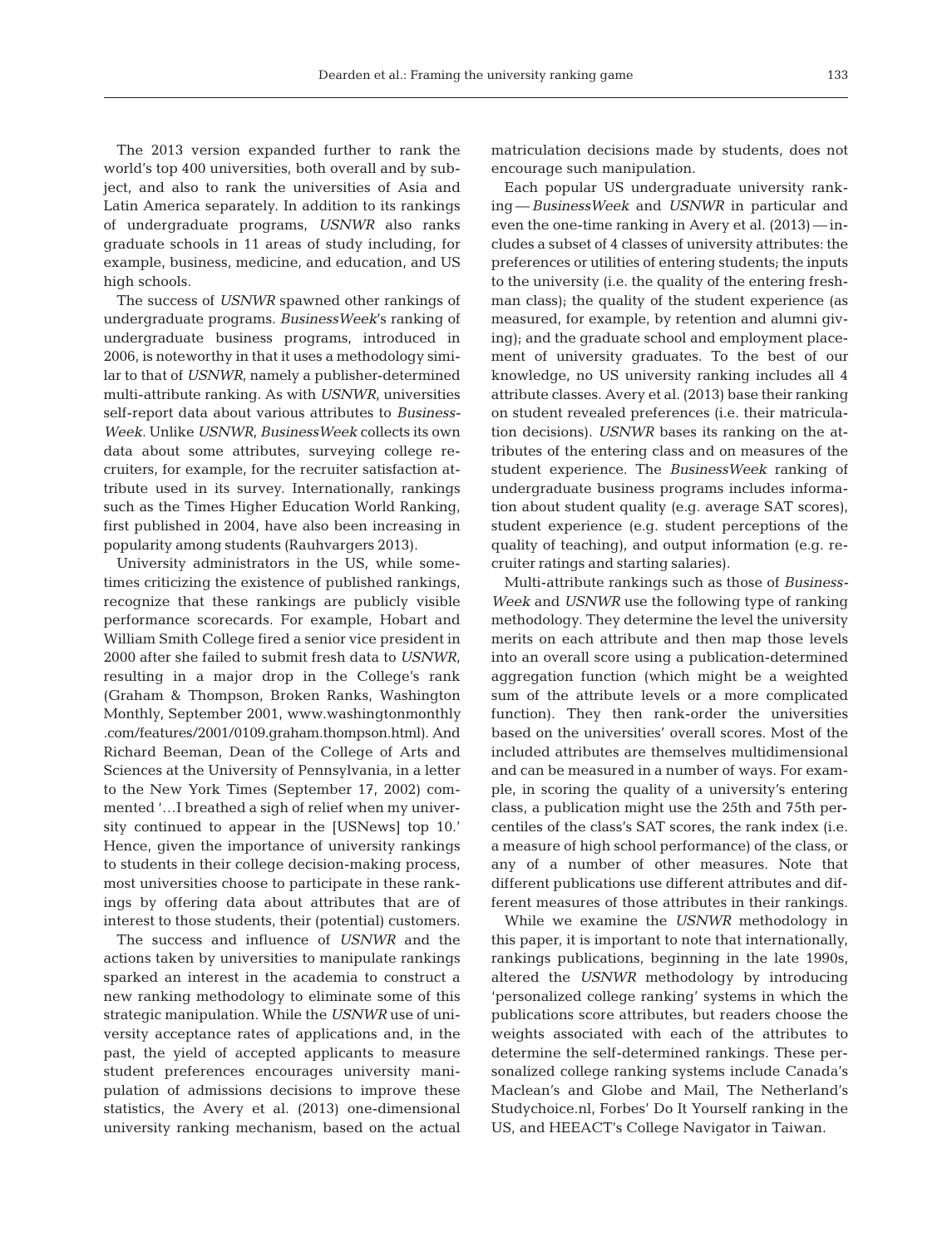In the US, with the possible exception of the Avery et al. (2013) ranking, the goal of each publication is to garner revenue by generating traffic through sales of the magazine or access to the website, with the possible associated sale of advertising, also linked to level of access. To generate traffic, rankings must provide value to students, which they do only if students expect that the information provided by the rankings will affect their decisions about which universities to spend time investigating, applying to, and eventually attending. Rankings publications make 4 choices that affect student value: prices for access and advertising; the attributes to include in their rankings; their investments in the measurement of attributes; and the function used to aggregate attribute scores into a ranking. Here, we comment on (1) a publication's strategic choice of the aggregation function in a publication-determined multi-attribute ranking, and (2) strategic moves by universities to improve their rankings. We consider a publication's decision in the context of the amount of information that students have about universities and also their degree of decision-making sophistication.

# **STUDENT DECISION MAKING, UTILITY OF RANKINGS, AND STRATEGIC CHANGES IN RANKING METHODOLOGY**

A student's value of a publication's ranking de pends on whether the attributes included in its ranking are important to the student, on whether those attributes are properly measured, and on whether the publication's aggregation function is consistent with that student's preferences. A publication's decision on whether to include attributes that are aligned with student preferences depends partly on whether the publications can collect data on such attributes (e.g. universities are not willing to give applicant-level data to rankings publications) and on the cost of collecting information about attributes. In terms of investment in the measurement of attributes, university rankings are quite different from consumer product rankings by publications like *Consumer Reports*. While the popular US independent consumer-product test company, Consumer Union (which publishes *Consumer Reports*, consumerreports.org) invests in the testing of consumer products, *USNWR* largely relies on universities to self-report data about their attributes (www.businessweek.com/bschools/rankings). *BusinessWeek* relies on a combination of universities' self-reported data and data based on *BusinessWeek*'s surveys of students and recruiters (www.business

week.com/articles/2013-06-24/the-best-undergraduate - business-schools-by-specialty-2013). Apparently, Consumer Union makes financial investments in rating consumer products while university-ranking publications do not.

Rankings can play 2 different roles in the student decision process; they can *inform* students about university attributes, or they can *persuade* students, by altering students' utilities. In the neoclassical economics view of decision making, students assign utilities to universities, and then use those utilities to determine which universities to investigate, to apply to, to visit, and eventually to matriculate (see Chade & Smith 2006 and Dearden & Seyhan 2013 as examples of the neoclassical economics student decision process). We view a student's utility of attending a particular university as a function both of the university's attributes and of the university's rank as reported in the publication. Note that the student's utility may not be affected by differences in the levels of some attributes and that any particular ranking measures only a subset of a university's attributes that might be important to a student.

This view of rankings as being either informative or persuasive stems from the perspective of economists and marketers that advertising is either persuasive in the sense of altering consumers' tastes and creating perceived product differentiation, or informative, providing information to consumers about product attributes, price, or points of sale (Bagwell 2007). Rankings persuade or inform students in much the same way that advertising persuades or informs consumers, and we classify students by whether rankings persuade or inform them.

We characterize students by whether they are novice or sophisticated decision makers, an assumption consistent with the findings of Griffith & Rask (2007) and Luca & Smith (2013). A novice decision maker is inexperienced at calculating his or her utility of attending a university as a function of university attributes. While the novice decision maker's utility of a university relies somewhat on the attributes included in the publication, this type of decision maker's utility is highly dependent on the publication's ranking of the university. Therefore, the information about university attributes provided in a ranking publication is less important to novice decision makers than are the university ranks reported in the publication. Thus, the persuasive role of a ranking has greater impact than does the informative role of ranking to a novice decision maker. (Note that both novice and sophisticated decision makers can both be rational decision makers in the neoclassical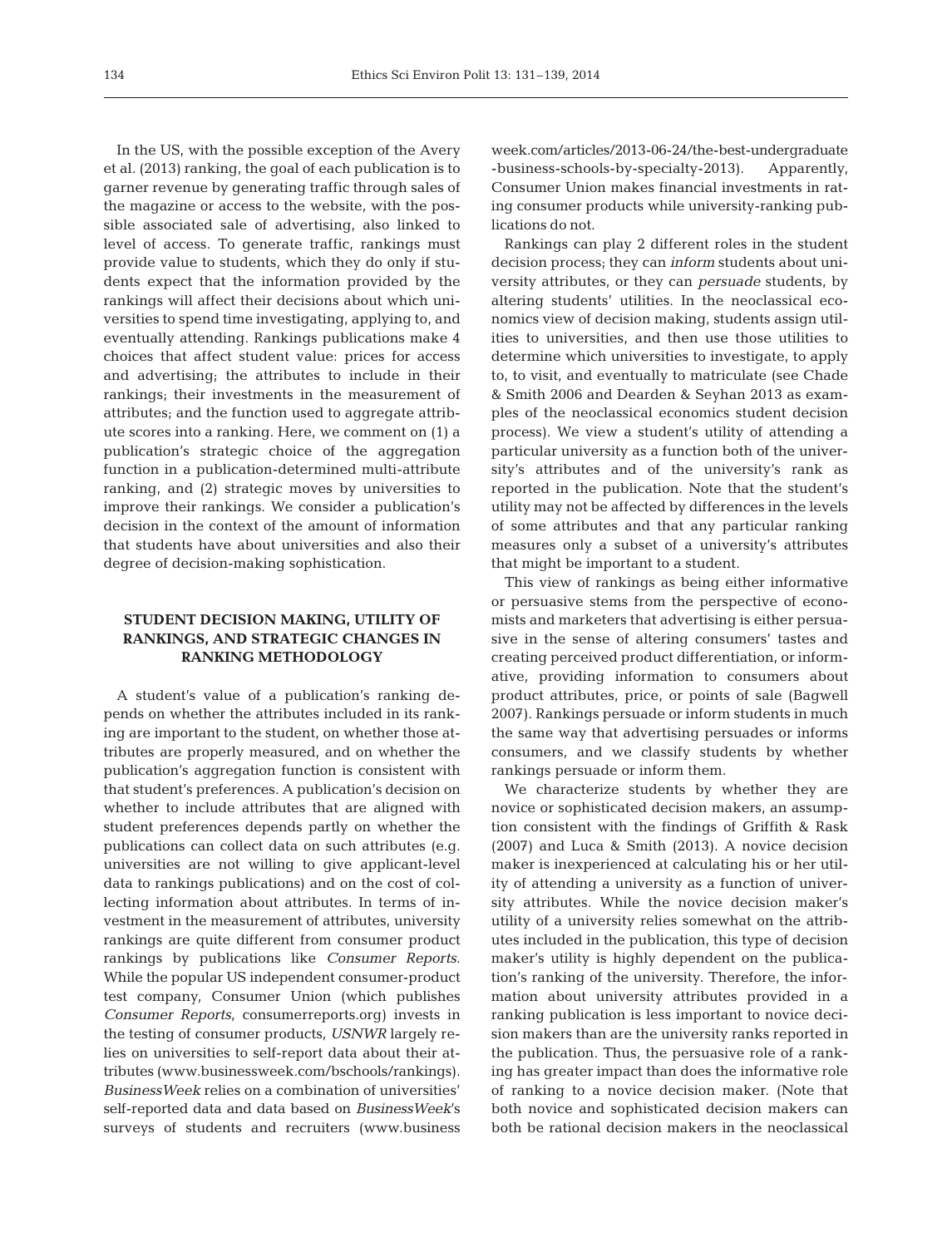economics sense. Alternatively, as in Luca & Smith (2013), one could view novice decision makers from a behavioral perspective as using rankings to reduce the time required to form preferences.)

A sophisticated decision maker is able to calculate his or her utility of attending a university as a function of university attributes and may not seem to need to place much value on the publication's aggregation function and associated ranking of universities. However, a university's rank in a publication may also affect the sophisticated decision maker's utility of attending the university: for example, a top student may want to attend the topranked university that other top students will also want to attend, requiring information for such coordination. If so, this decision maker's utility is also a function of a university's rank as reported in a ranking publication. Therefore, a ranking publication can both inform (through providing information about university attributes) and persuade (through reporting ranks) sophisticated decision makers as well as novices.

For a rankings publication to provide an appropriate service for students, the aggregation function used should seemingly reflect the utility functions of sophisticated decision makers. If it does, then the publication is providing the best information to students at the lowest time and money access cost to students. If the publication changes its aggregation function periodically, even though the utility functions of sophisticated student decision makers are stable over time, then the publication is acting strategically. A key issue in our analysis is whether a publication strategically changes its methodology — the attributes included, the attribute scoring rule, and the aggregation function — from year to year solely to generate interest in their rankings.

*USNWR* advises readers that the publication regularly changes its methodology: 'Since we may change our methodology from year to year, we do not invite readers to track colleges' annual moves in the rankings' (Morse & Flanigan 2001, p. 28). Ehrenberg (2002) contends that a ranking publication has an incentive to change its ranking methodology regularly by changing the attributes included, changing how the attributes are measured, or changing the aggregation function:

Because of year-to-year changes in their rankings on the various dimensions that *USNWR* considers or yearto-year changes in the weight that each dimension is given in computing the overall ranking, an institution's ranking within its group may change from year to year. It is the change in the numerical rankings of institutions

near the top of each institutional category, as well as the changes in the quartile rankings of some lower-ranked institutions from year to year that sells lots of copies of magazines. After all, if the ranking of institutions did not vary over time, there would be no need for families to have the most recent year's issues. (Ehrenberg 2002, p. 147)

Consider the effect of a publication's choice of methodology, particularly its choice of aggregation function, on student utility. For a university-ranking publisher to increase its revenues by strategically changing its aggregation function, the publisher must affect the value of the ranking to students. That value will increase only if the ranking has a positive probability of affecting a student's university search, application or matriculation decision: the greater the probability that a ranking affects a student's decision, the greater is the student's expected value of obtaining the ranking and, hence, the higher the price the student is willing to pay for access.

If a ranking publication adopts a new methodology by changing its aggregation function, then the utilities of novice decision makers will clearly be affected, while those of sophisticated decision makers may not be affected. Therefore, we consider the effect of the aggregation function on 3 categories of student decision-makers: (1) novice decision makers who are incompletely informed about university attributes; (2) sophisticated decision makers who are incompletely informed about university attributes; and (3) sophisticated and well-informed decision makers (we assume that the novice but completely informed decision maker is not a sensible category). Uninformed and novice students value rankings, using them to gain information about universities and form utilities (Table 1). Uninformed and sophisticated students at a minimum seek information about university attributes. Even in a stable environment in which university attributes and the types of students vary little over time, informed and sophisticated students can value rankings if a ranking publication changes its ranking process regularly. For each of the 3 types of students, a publisher can make strategic moves that increase the student's expected value of the publisher's ranking.

### **A RANKING PUBLICATION'S STRATEGIC MOVES**

Consider the environment where the degree of sophistication of the students, the distribution of information among students, and the utilities of the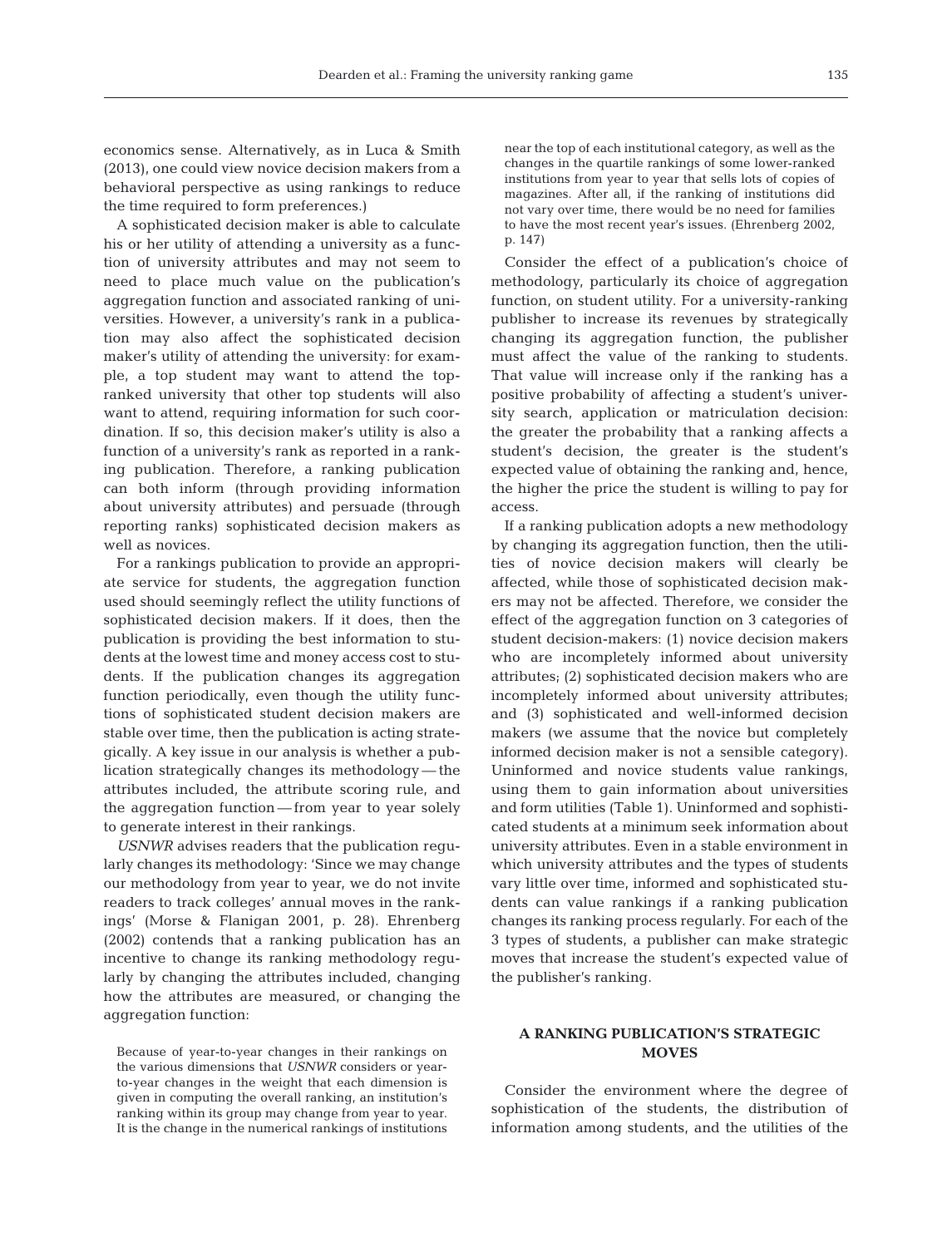| Decision making ability                                                                                     | Amount of information about universities                                                                                             |                       |
|-------------------------------------------------------------------------------------------------------------|--------------------------------------------------------------------------------------------------------------------------------------|-----------------------|
|                                                                                                             | Incomplete (uninformed)                                                                                                              | Complete (informed)   |
| <b>Novice</b>                                                                                               |                                                                                                                                      |                       |
| Ranks are instrumental in<br>determining utilities (i.e. values)<br>of attending universities               | 1. Learn actual ranks<br>(less important)                                                                                            |                       |
|                                                                                                             | 2. Learn university attributes such as the quality of the<br>entering freshman class and student retention rates<br>(more important) | N/A                   |
| Sophisticated<br>University attributes, and<br>possibly ranks, are instrumental<br>in determining utilities | 1. Learn actual ranks<br>(more important)                                                                                            | 1. Learn actual ranks |
|                                                                                                             | 2. Learn university attributes<br>(possibly important)                                                                               |                       |

Table 1. Reasons why students read rankings, by student types (novice, sophisticated). N/A: not applicable

student decision makers are all stable over time, and where school attributes are also stable over time. In such an environment, the only reason for a publication to change its aggregation function is for strategic reasons.

Consider student choices of whether to access a ranking within our taxonomy of sophisticated/novice and informed/uninformed students and also whether the rankings are informative or persuasive. We begin with the informative role of the ranking. Informed, sophisticated students have little (informative) need for university rankings as they know school attributes and have well-formed utilities about how they rank universities. Published university rankings should be unimportant to these students as they would either not access a ranking publication or would spend little time on the website. For uninformed, sophisticated decision makers, the published rankings themselves are unimportant but the information about university attributes is important. Therefore, their choice of whether to access a published ranking depends on information about university attributes and is independent of the aggregation function. The value of a published ranking to uninformed, novice decision makers depends on the reputation the ranking has earned in helping these types of students. A publication earns a positive reputation if students believe that the publication's aggregation function closely matches their own utility function. If these student utilities, once they are well-formed, are stable over time, then for a ranking publication to increase student value it should use the same aggregation function from year to year.

Hence, considering only the informative role of rankings when university attributes are stable over time, to generate the greatest access to a ranking publication from each of the 3 types of students, it is in the best interest of the publication to use a stable aggregation function, and to choose one that best matches student utilities.

Now consider the persuasive role of a ranking, also when university attributes are stable over time. Here, publications can generate access by strategically manipulating rankings. The publication can strategically manipulate the ranks of the schools either by changing the weights in the aggregation function or by changing the attributes included. By manipulating the aggregation function, students see value in accessing the current version of the published ranking because they expect to update their utility functions based on the current ranking. Sophisticated decision makers may seek information on the current rankings which may play a role in their utilities, while novice decision makers see value in all aspects of the current information on attributes and rankings.

When the levels of university attributes actually change over time, a rankings publication does not need to change its aggregation function to generate access because, even with a stable aggregation function, the ranks of universities will change. Hence, in such a turbulent (university) environment, all students are uninformed about current university attributes and see value in accessing them. In this case, publications have no need to strategically manipulate their ranking methodology. However, if university attributes are stable over time, then a publication has an incentive to strategically manipulate its ranking methodology to take advantage of the persuasive role its rankings play.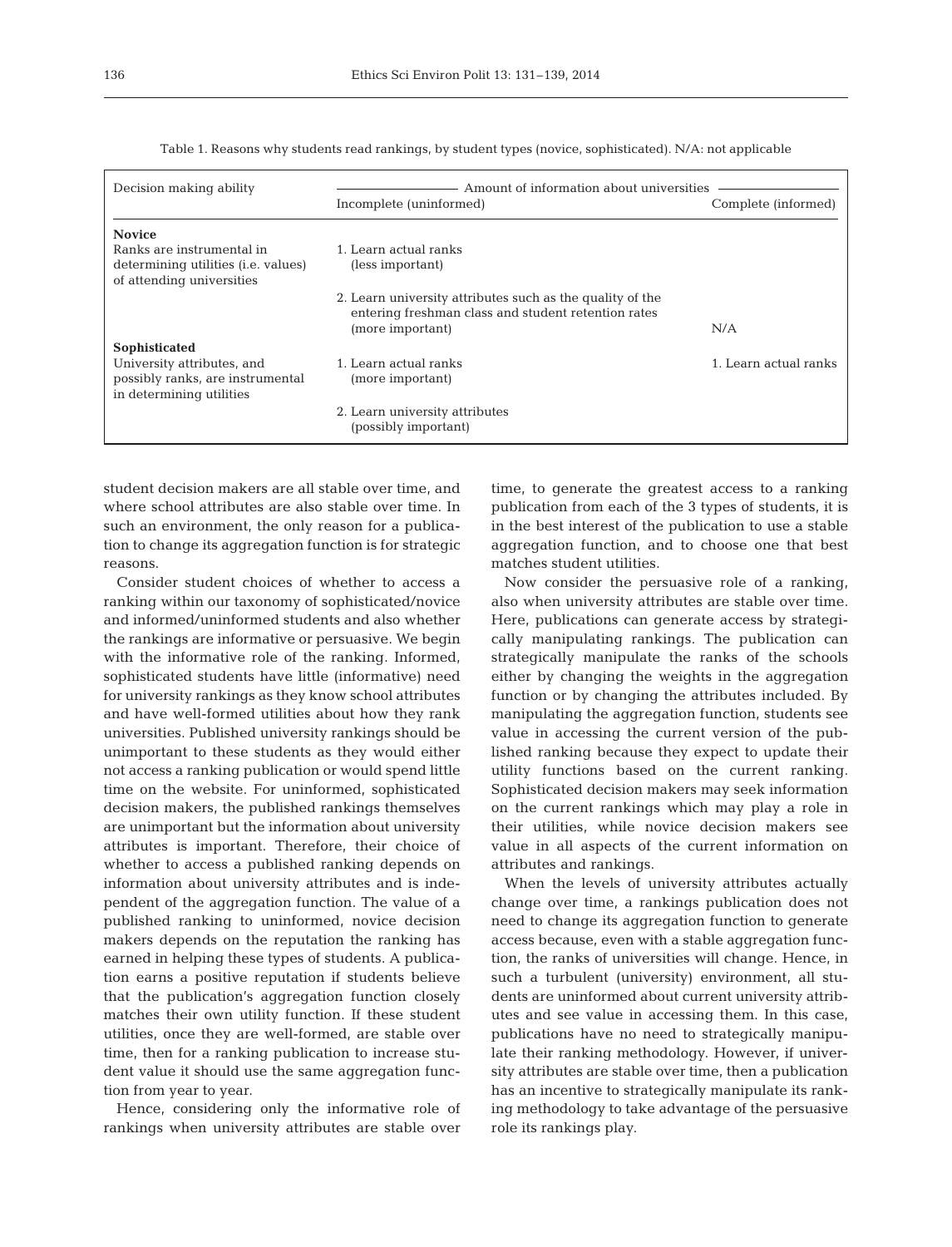# **UNIVERSITY STRATEGIC MOVES: DIVERTING RESOURCES AND PROVIDING INFORMATION**

Grewal et al. (2008) examine the marginal effect of a change in a university's attributes on the change in its *USNWR* ranking. By characterizing these marginal effects, they identify the gains to schools of strategically manipulating their attribute scores. Ehrenberg (2002) outlines numerous types of actions and resource movements taken by universities to improve their rankings including strategic manipulation of university admissions decisions.

### **Admitting students with greater probabilities of matriculation**

*USNWR* adds to the incentives for universities to accept students by early admission or early action. Early admissions rules dictate that students apply to only one university as an early admission candidate. If accepted, the student commits to attend that university. Early action, however, does not require this type of commitment. Avery & Levin (2010) show that students who apply as early action candidates matriculate with greater probability than do regular admission candidates. By accepting more students early, universities can reject more regular admission candidates, thereby lowering a university's acceptance rate, or exclusivity score, an attribute in the *USNWR* ranking. Roth & Xiaolin (1994) show this tendency for markets for college admissions to push decisions to earlier dates. The same property holds for demonstrated interest: Dearden et al. (2013) show that students who demonstrate interest in a university by, for example, visiting campus, are more likely to enroll. Using admissions data from a highly-selective private university, they show that the university is more likely to accept applicants who demonstrate interest.

#### **Misreporting data**

Universities manipulate information by misreporting data to rankings publications or influence responses to survey questions used in rankings. Recognizing the importance of rankings to universities, self-reports lead to fraudulent reports (Bucknell, Emory, and George Washington Universities and Claremont McKenna College are recent offenders, see Hoover 2012, Hechinger 2013), which reduces the reliability of the rankings. Even when a publication invests in collecting survey information, rankings can be manipulated. For the *BusinessWeek* rankings, universities often coach their students that it is in their best interest to give their own universities the best possible survey responses, since a higher rank increases the reputational value of the students' university investment.

#### **DISCUSSION**

Our analysis points to 2 policy questions: whether ranking publications using publication-determined weights about multiple university attributes to rank universities improve the efficiency of the college search, admissions, and matriculation process; and whether publications set and change methodologies to increase publication revenues at the expense of the efficiency of the search, admissions, and matriculation process. The result in Luca & Smith (2013) that university ranks in *USNWR*, independent of university attributes, are important to students underscores the value of publication-determined rankings (as opposed to personalized college rankings). Luca & Smith (2013) suggest 2 possible reasons for the student preference for publication-determined rankings: the rankings serve as a simplifying tool for applicants, and better ranks conferred by a dominant ranking publication confer a halo effect. A third reason could be that the best students use the ranking publication to coordinate their decisions of attending the same university by attending the publication's top-ranked university.

If university attributes and student utilities are actually stable over time, then it seems that the sole purpose for a ranking publication to change its methodology is to directly affect student utility, to persuade students. Without a publication-determined ranking, it may be that collective wisdom ranks Harvard University as the number-one US University and all top students will seek to attend Harvard. With a ranking publication that changes methodology from year to year, students have an incentive to access the ranking publication to find a given year's number one school, which might not be Harvard. (Note that Harvard is tied with Princeton for the #1 position in the 2013 *US-NWR* national university ranking, but is #3 behind MIT and Cambridge University in the *USNWR* world's best universities ranking.) With or without the ranking, top students attain their goal of attending the top university. Therefore, in this stable environment, because students spend time and money to access a ranking, the ranking publication could reduce the ef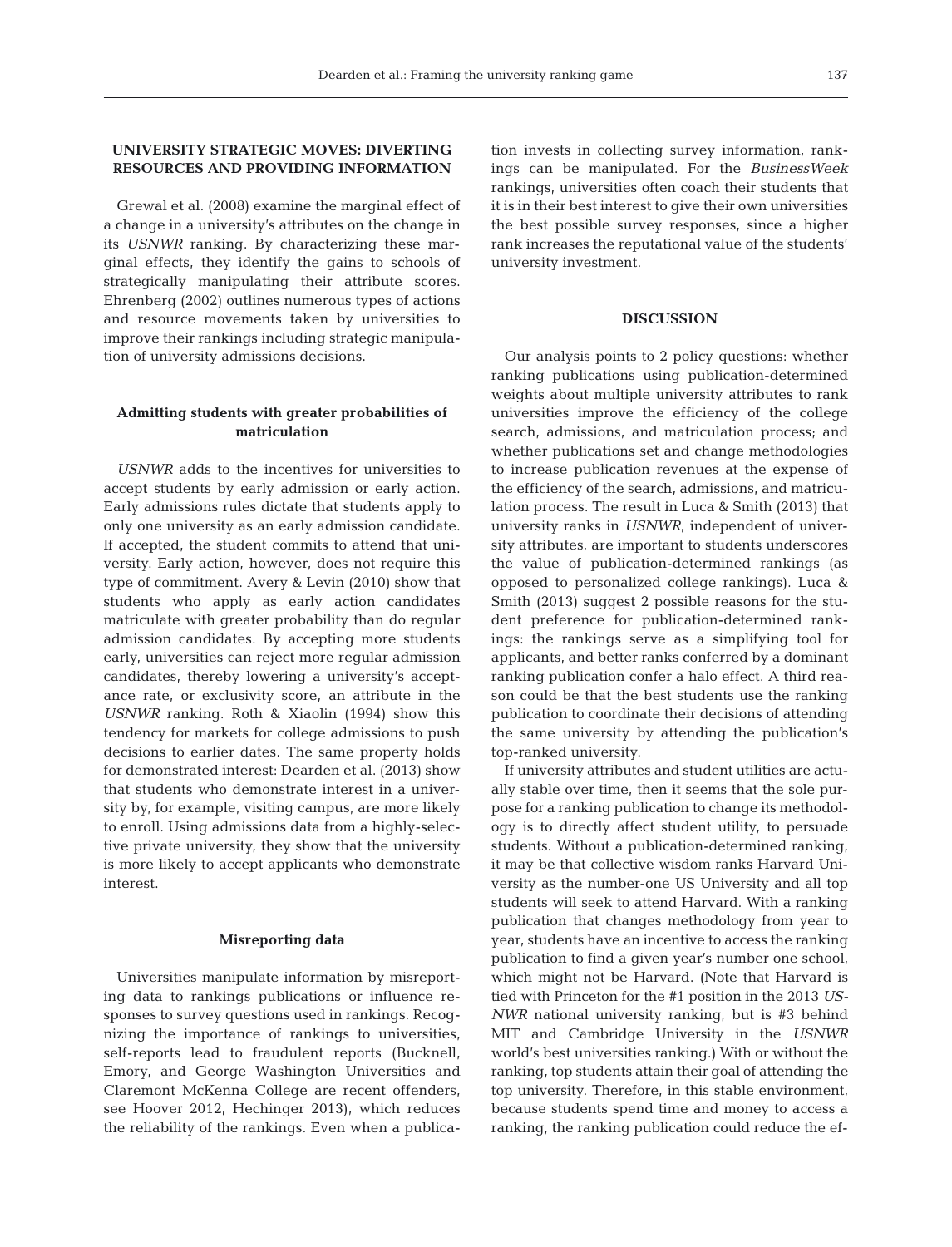ficiency of the university search, admissions, and matriculation process.

This inefficiency hinges on the stability of university attributes and student preferences. Dichev (2001) empirically demonstrates that year-to-year movements in rankings are largely noise.

The empirical evidence is based on an investigation of time-series predictability in changes for the two most important rankings, *USNWR*'s Top 25 rankings of national universities and national liberal arts colleges. The main finding is that changes in the *USNWR* rankings have a strong tendency to revert in the next two rankings. The reversibility in rankings is strong not only in statistical terms but seems to account for a strikingly large part of the total variation in rankings changes. (Dichev 2001, p. 239)

Recognizing the persuasive aspect of rankings and the incentives of ranking publications to increase access implies that these publications have an incentive to change their methodologies more often than is appropriate. Of course, overly-stable methodologies have a cost as well and, as Emerson famously noted, 'A foolish consistency is the hobgoblin of little minds' *(Self-Reliance* 1841). If student utilities change over time or innovations in higher education call for changes in attributions or changes in the aggregation function, then a stable methodology would inappropriately overlook those changes.

Ranking publications also encourage inefficient, fraudulent, or otherwise unethical university actions, reducing the value of a ranking. The inefficiency arises if actions aimed at improving rankings cause schools to focus resources on manipulating rankings rather than on furthering their academic missions (see Jacob et al. 2013 for a recent take on what they call 'College as Country Club'). Furthermore, the shift toward early admission and the emphasis on demonstrated interest can lead to inefficient admissions decisions. Misreporting SAT scores and other student attributes is fraudulent and rejecting top applicants because they would matriculate with low probabilities  $\quadblacktriangleright$  [Chade H, Smith L \(2006\) Simultaneous search. Economet](http://dx.doi.org/10.1111/j.1468-0262.2006.00705.x)is seen by many as unethical (see Golden 2001, Hoover 2012, Hechinger 2013). Avery et al. (2013) developed their revealed-preference ranking in part as a response to these negative manipulations by universities to improve their *USNWR* rankings.

While publication-determined rankings potentially improve the efficiency of the university application, admissions, and matriculation process, they also encourage behavior on the parts of the publications and universities that potentially reduce the efficiency of the process. It is possible that greater support for not-for-profit publisher-determined rankings could improve the efficiency of the process. For example,

the revealed-preference not-for-profit Avery et al. (2013) ranking could serve well to guide novice decision makers, and also to provide a coordination mechanism and halos for sophisticated decision makers. Furthermore, because the ranking in Avery et al.  $(2013)$  is based on only one attribute — student matriculation decisions — it is not as subject to methodological manipulation of an aggregation function as the multi-attribute approaches. Hence, this singleattribute ranking combined with the elimination of the profit incentives of the ranking should lead to reduced incentives to manipulate the methodology to gain readers. The key would be to convince students to shift from using for-profit multi-attribute publication-determined rankings to a not-for-profit revealedpreference ranking.

In this article, we have raised more questions than we have answered. Our arguments have been qualitative and, we feel, merit mathematical formalization or further empirical assessment. In addition, we have focused largely on the institutional context of the USA, so our comments may be less germane to geographies outside the USA than to those within. However, we hope that our remarks will generate debate and encourage further research in this challenging and fascinating domain.

#### LITERATURE CITED

- ▶ [Avery C, Levin J \(2010\) Early admissions at selective col](http://dx.doi.org/10.1257/aer.100.5.2125)leges. Am Econ Rev 100:2125-2156
- ► [Avery C, Glickman M, Hoxby C, Metric A \(2013\) A revealed](http://dx.doi.org/10.1093/qje/qjs043) preference ranking of US colleges and universities. Q J Econ 128:425-467
	- Bagwell K (2007)The economics of advertising. In:Armstrong, M, Porter RH (eds) Handbook of industrial organization, Vol. 3. Elsevier, Amsterdam, p 1701−1844
- ▶ Bowman N, Bastardo M (2009) Getting on the front page: organizational reputation, status signals, and the impact of U.S. News and World Report on student decisions. Res Higher Educ 50:415-436
	- rica 74: 1293−1307
	- Dearden JA, Seyhan T (2013) Simultaneous signaling. Working paper. Available at www. lehigh. edu/ ~incbeug/ Attachments/Dearden%20Seyhan%20Simultaneous%2 0Signaling%2007.23.2013.pdf
	- Dearden JA, Li S, Meyerhoefer C, Yang M (2013) Demonstrated interest: signaling behavior in college admissions. Working paper. Available at www. lehigh. edu/ ~incbeug/Attachments/Demonstrated%20Interest\_0412 2013.pdf
- ▶ [Dichev I \(2001\) News or noise? Estimating the noise in the](http://dx.doi.org/10.1023/A%3A1018810005576) U.S. News University Rankings. Res Higher Educ 42: 237−266
- $\blacktriangleright$  Ehrenberg RG (2002) Reaching for the brass ring: the U.S. News & World Report rankings and competition. Rev Higher Educ 26: 145−162